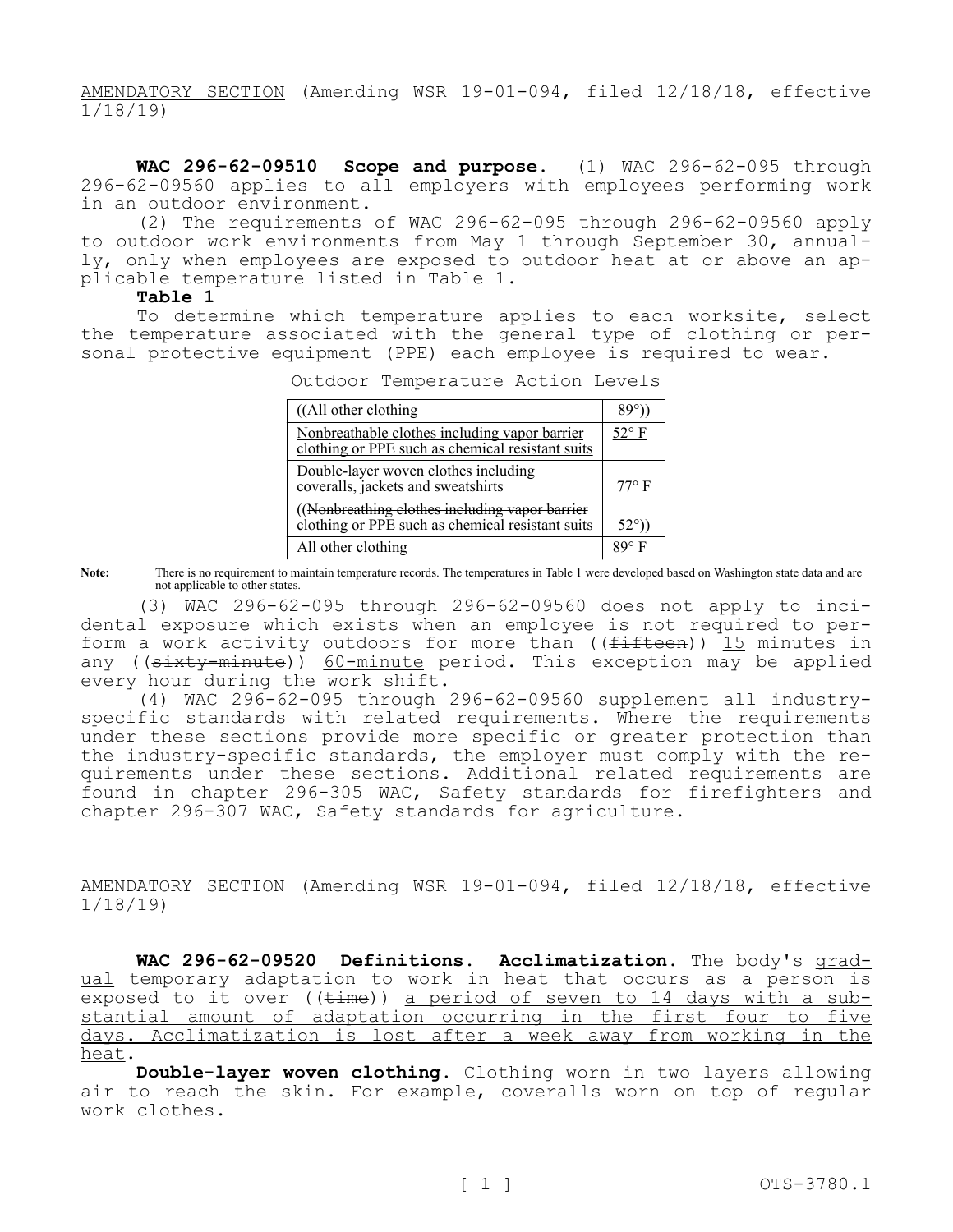**Drinking water.** Potable water that is suitable to drink and suitably cool in temperature. Drinking water packaged as a consumer product and electrolyte-replenishing beverages (i.e., sports drinks) that do not contain caffeine are acceptable.

**Engineering controls.** The use of devices to reduce exposure and aid cooling (i.e., air conditioning).

**Environmental factors for heat-related illness.** Working conditions that increase susceptibility for heat-related illness such as air temperature, relative humidity, radiant heat from the sun and other sources, conductive heat sources such as the ground, air movement, workload (i.e., ((heavy, medium, or low)) light, moderate, or heavy) and duration, and personal protective equipment and clothing worn by employees. Measurement of environmental factors is not required by WAC  $296 - 62 - 095$ .

**Heat-related illness.** A medical condition resulting from the body's inability to cope with a particular heat load, and includes, but is not limited to, heat cramps, heat rash, heat exhaustion, fainting, and heat stroke.

**Outdoor environment.** An environment where work activities are conducted outside. Work environments such as inside vehicle cabs, sheds, and tents or other structures may be considered an outdoor environment if the environmental factors affecting temperature are not managed by engineering controls. Construction activity is considered to be work in an indoor environment when performed inside a structure after the outside walls and roof are erected.

**Shade.** A blockage of direct sunlight. One indicator that blockage is sufficient is when objects do not cast a shadow in the area of blocked sunlight. Shade is not adequate when heat in the area of shade defeats the purpose of shade, which is to allow the body to cool. For example, a car sitting in the sun does not provide acceptable shade to a person inside it, unless the car is running with air conditioning. Shade may be provided by any natural or artificial means that does not expose employees to unsafe or unhealthy conditions and that does not deter or discourage access or use.

**Vapor barrier clothing.** Clothing that significantly inhibits or completely prevents sweat produced by the body from evaporating into the outside air. Such clothing includes encapsulating suits, various forms of chemical resistant suits used for PPE, and other forms of ((nonbreathing)) nonbreathable clothing.

AMENDATORY SECTION (Amending WSR 08-12-109, filed 6/4/08, effective  $\frac{1441}{7/5/08}$ 

**WAC 296-62-09530 Employer and employee responsibility.** (1) Employers of employees exposed at or above temperatures listed in WAC 296-62-09510(2) Table 1 must:

(a) Address their outdoor heat exposure safety program in their written accident prevention program (APP);  $((and))$ 

(b) Encourage employees to frequently consume water or other acceptable beverages to ensure hydration; and

(c) Encourage and allow employees to take a preventative cooldown rest period when they feel the need to do so to protect themselves from overheating using sufficient means to reduce body temperature such as shade or other equally or more effective means. The pre-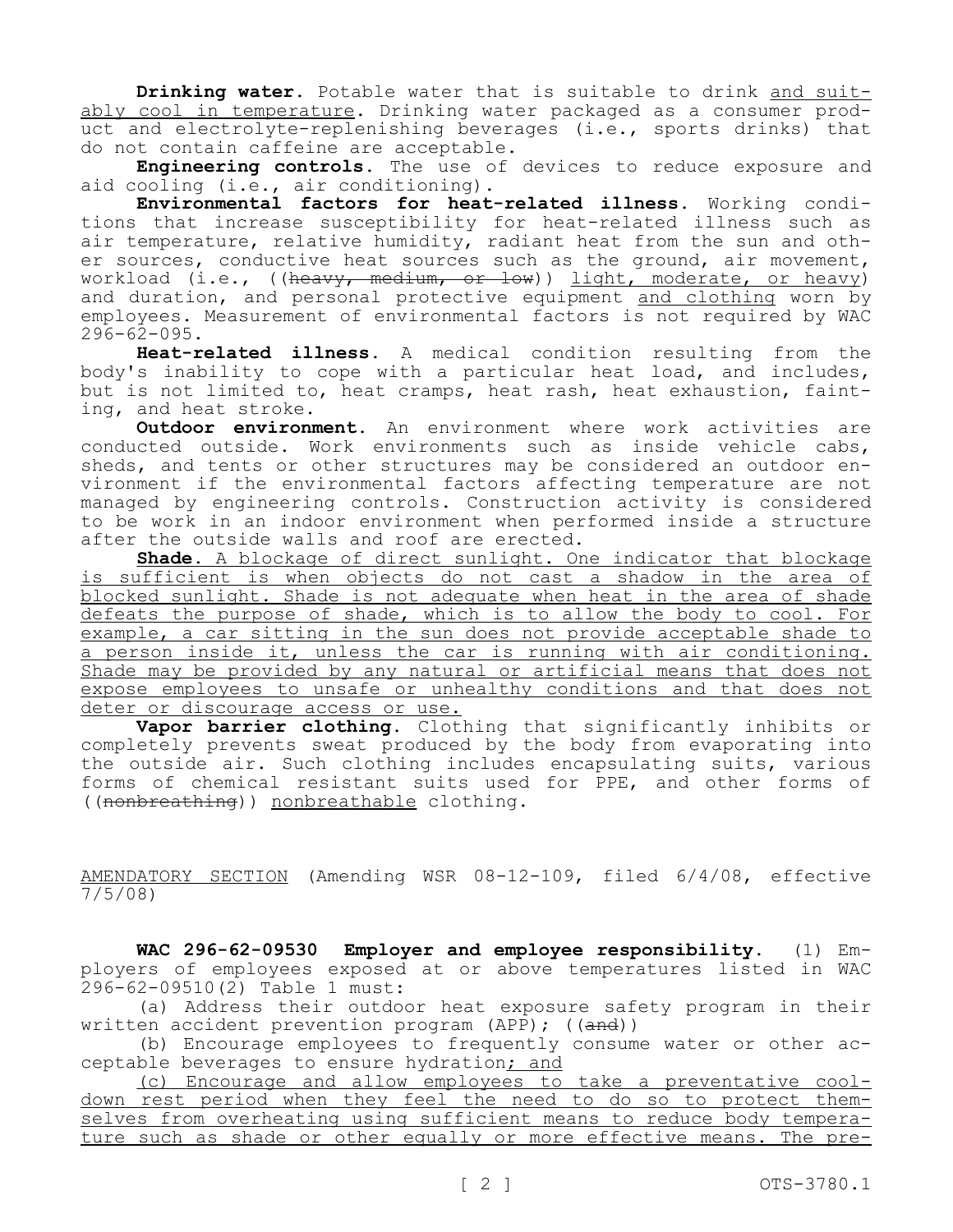ventative cool-down rest period must be paid unless taken during a meal period. If an employee is showing signs or symptoms of heat-related illness during the cool-down rest period, the employer must comply with requirements under WAC 296-62-09550.

(2) Employees are responsible for monitoring their own personal factors for heat-related illness including consumption of water or other acceptable beverages to ensure hydration.

## NEW SECTION

**WAC 296-62-09535 Access to shade.** (1) The employer must provide and maintain one or more areas with shade at all times while employees are present that are either open to the air or provided with ventilation or cooling, and not adjoining a radiant heat source such as machinery or a concrete structure. The shade must be located as close as practicable to the areas where employees are working.

(2) The employer must ensure the amount of shade present is at least enough to accommodate the number of employees on a meal or rest period, so that they can sit in a normal posture fully in the shade.

(3) In lieu of shade, employers may use other means to reduce body temperature if they can demonstrate such means are equally or more effective than shade.

**Note:** Some alternatives to shade may include the provision of misting stations, cooling vests, and air-conditioned areas.

## AMENDATORY SECTION (Amending WSR 08-12-109, filed 6/4/08, effective 7/5/08)

**WAC 296-62-09540 Drinking water.** (1) Keeping workers hydrated in a hot outdoor environment requires that more water be provided than at other times of the year. Federal OSHA and research indicate that employers should be prepared to supply at least one quart of drinking water per employee per hour. When employee exposure is at or above an applicable temperature listed in WAC 296-62-09510(2) Table 1:

(a) Employers must ensure that a sufficient quantity of suitably cool drinking water is readily accessible to employees at all times; and

(b) Employers must ensure that all employees have the opportunity to drink at least one quart of drinking water per hour.

(2) Employers are not required to supply the entire quantity of drinking water needed to be supplied for all employees on a full shift at the beginning of the shift. Employers may begin the shift with smaller quantities of drinking water if effective procedures are established for replenishment during the shift.

## NEW SECTION

**WAC 296-62-09545 Acclimatization.** Employees who are newly assigned to working at or above the temperatures listed in WAC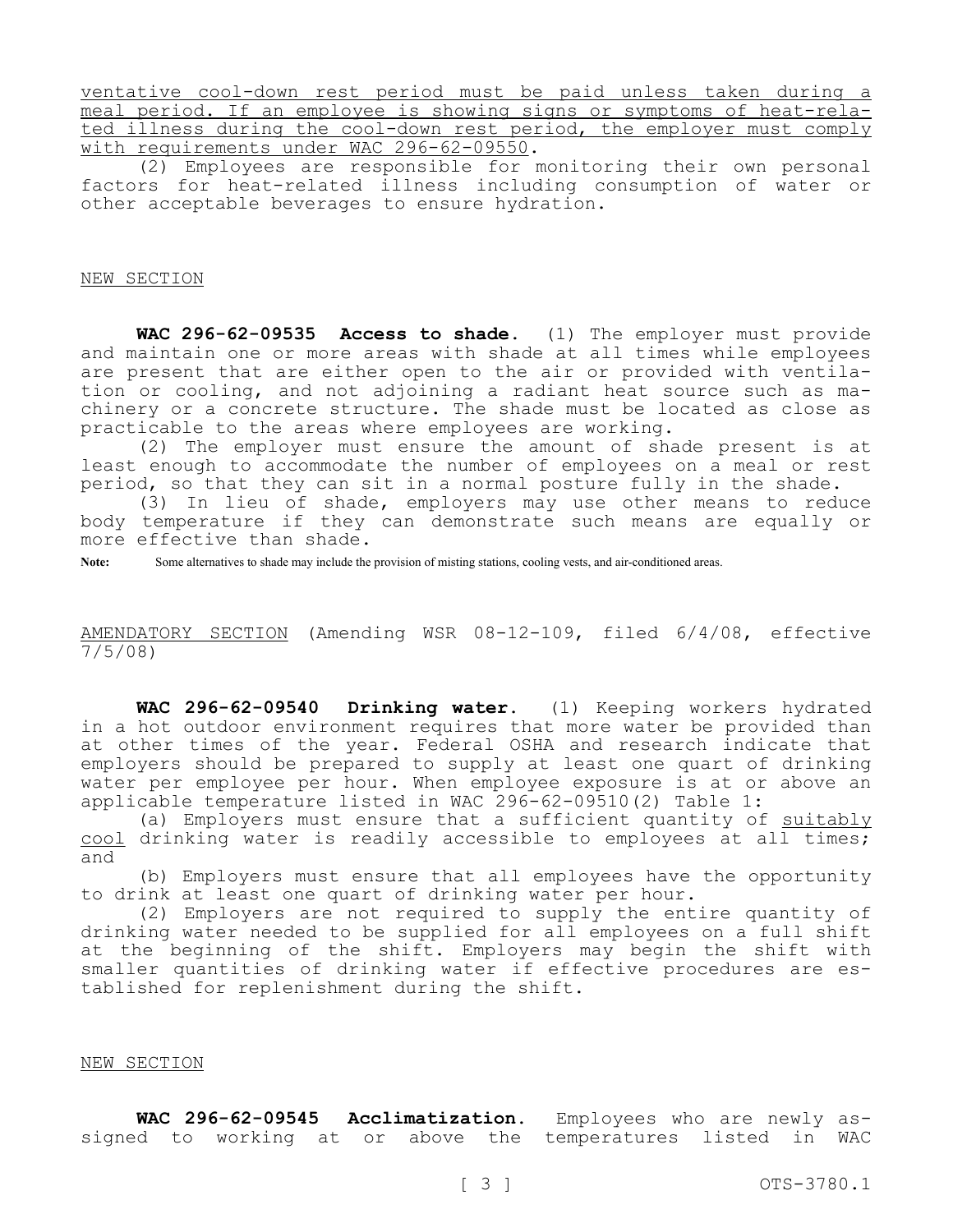296-62-09510(2) Table 1 must be closely observed by a supervisor or designee for the first 14 days of work by implementing one or more of the monitoring options under WAC 296-62-09555(3).

Note: When temperatures are at or exceed 89 degrees Fahrenheit, the requirements under WAC 296-62-09555(3) will meet the requirements of this section.

NEW SECTION

**WAC 296-62-09555 Additional requirements when outdoor temperatures meet or exceed 89 degrees Fahrenheit.** (1) The employer must ensure that employees take mandatory cool-down rest periods of at least 10 minutes every two hours. The mandatory cool-down rest period may be provided concurrently with any meal or rest period required under WAC 296-126-092 and must be paid unless taken during a meal period.

(2) Ensure that effective communication by voice, observation, or electronic means is maintained so that employees at the work site and their supervisor can contact each other when necessary. An electronic device, such as a cellular phone or text messaging device, may be used for this purpose only if reception in the area is reliable.

(3) Effectively observe employees for signs and symptoms of heatrelated illness by implementing one or more of the following:

(a) Regular communication with employees such as by radio or cellular phone; or

(b) A mandatory buddy system; or

(c) Other effective means of observation.

AMENDATORY SECTION (Amending WSR 08-12-109, filed 6/4/08, effective 7/5/08)

**WAC 296-62-09560 Information and training.** All training must be provided to employees and supervisors, in a language the employee or supervisor understands, prior to outdoor work which exceeds a temperature listed in WAC 296-62-09510(2) Table 1, and at least annually thereafter.

(1) Employee training. Effective training on the following topics must be provided to all employees who may be exposed to outdoor heat at or above the temperatures listed in WAC 296-62-09510(2) Table 1:

(a) The environmental factors that contribute to the risk of heat-related illness;

(b) General awareness of personal factors that may increase susceptibility to heat-related illness including, but not limited to, an individual's age, degree of acclimatization, medical conditions, drinking water consumption, alcohol use, caffeine use, nicotine use, and use of medications that affect the body's responses to heat. This information is for the employee's personal use;

(c) The importance of removing heat-retaining personal protective equipment and clothing such as nonbreathable chemical resistant clothing during all breaks;

(d) The importance of frequent consumption of small quantities of drinking water or other acceptable beverages;